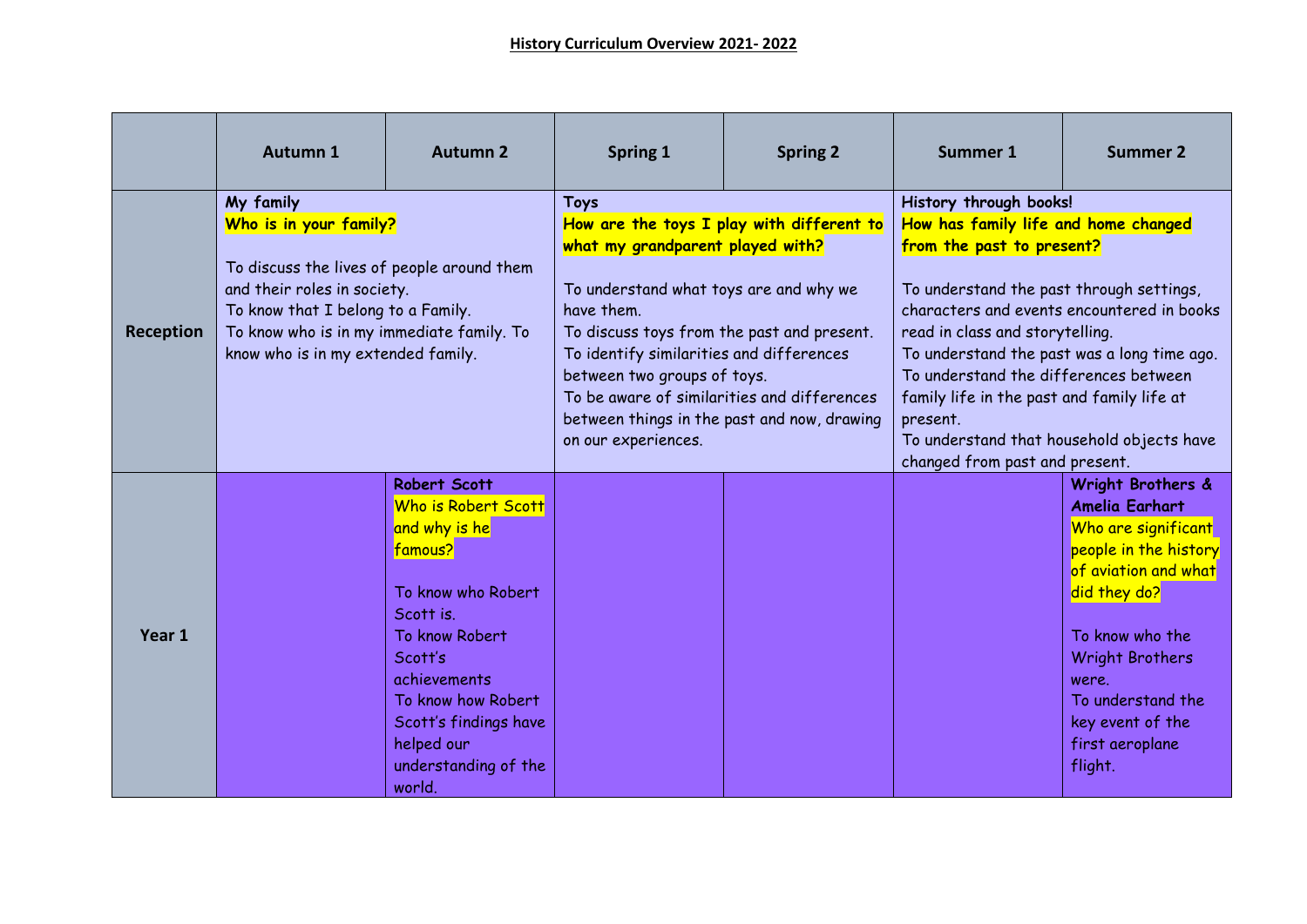|        |                                                                                                                                                                                                                                                                                                      |                                                                                                                                                                                                                                                                                                         |                                                                                                                                                                                                                                                                                                                                                                                                                                                                                             |                                                                                                                                                                                                                                                                                                                                                       | To know who Amelia<br>Earhart is.<br>To explain the<br>significant events of<br>Amelia Earhart's<br>life. |
|--------|------------------------------------------------------------------------------------------------------------------------------------------------------------------------------------------------------------------------------------------------------------------------------------------------------|---------------------------------------------------------------------------------------------------------------------------------------------------------------------------------------------------------------------------------------------------------------------------------------------------------|---------------------------------------------------------------------------------------------------------------------------------------------------------------------------------------------------------------------------------------------------------------------------------------------------------------------------------------------------------------------------------------------------------------------------------------------------------------------------------------------|-------------------------------------------------------------------------------------------------------------------------------------------------------------------------------------------------------------------------------------------------------------------------------------------------------------------------------------------------------|-----------------------------------------------------------------------------------------------------------|
| Year 2 | Queen Elizabeth<br><b>Why is Queen</b><br>Elizabeth such a<br>significant person?<br>To know who Queen<br>Elizabeth II is.<br>To know which<br>members make up<br>the royal family.<br>To understand<br>Queen Elizabeth II's<br>achievements.<br>To understand<br>Queen Elizabeth II's<br>importance | Queen Victoria<br>Who is Queen<br>Victoria and how is<br>she similar to Queen<br>Elizabeth?<br>To understand who<br>Queen Victoria was.<br>To understand what<br>Queen Victoria<br>achieved and why<br>she is important.<br>To make<br>comparisons<br>between Queen<br>Victoria and Queen<br>Elizabeth. | Neil Armstrong &<br>Christopher<br><b>Columbus</b><br><b>Why are Neil</b><br><b>Armstrong and</b><br>Christopher<br><b>Columbus</b><br>significant?<br>To know who Neil<br>Armstrong was and<br>why he is a<br>significant individual.<br>To understand what<br>Neil Armstrong has<br>contributed to us.<br>To know who<br>Christopher<br>Columbus was and<br>why he is a<br>significant individual.<br>To make<br>comparisons<br>between Neil<br>Armstrong and<br>Christopher<br>Columbus. | The Great Fire of London<br>Why is was the Great Fire of London such a<br>significant event?<br>To know what the Great Fire of London was<br>and how it started.<br>To understand why the fire burned for so<br>long.<br>To recognise how we know about the Great<br>Fire of London.<br>To understand what changes were made to<br>make London safer. |                                                                                                           |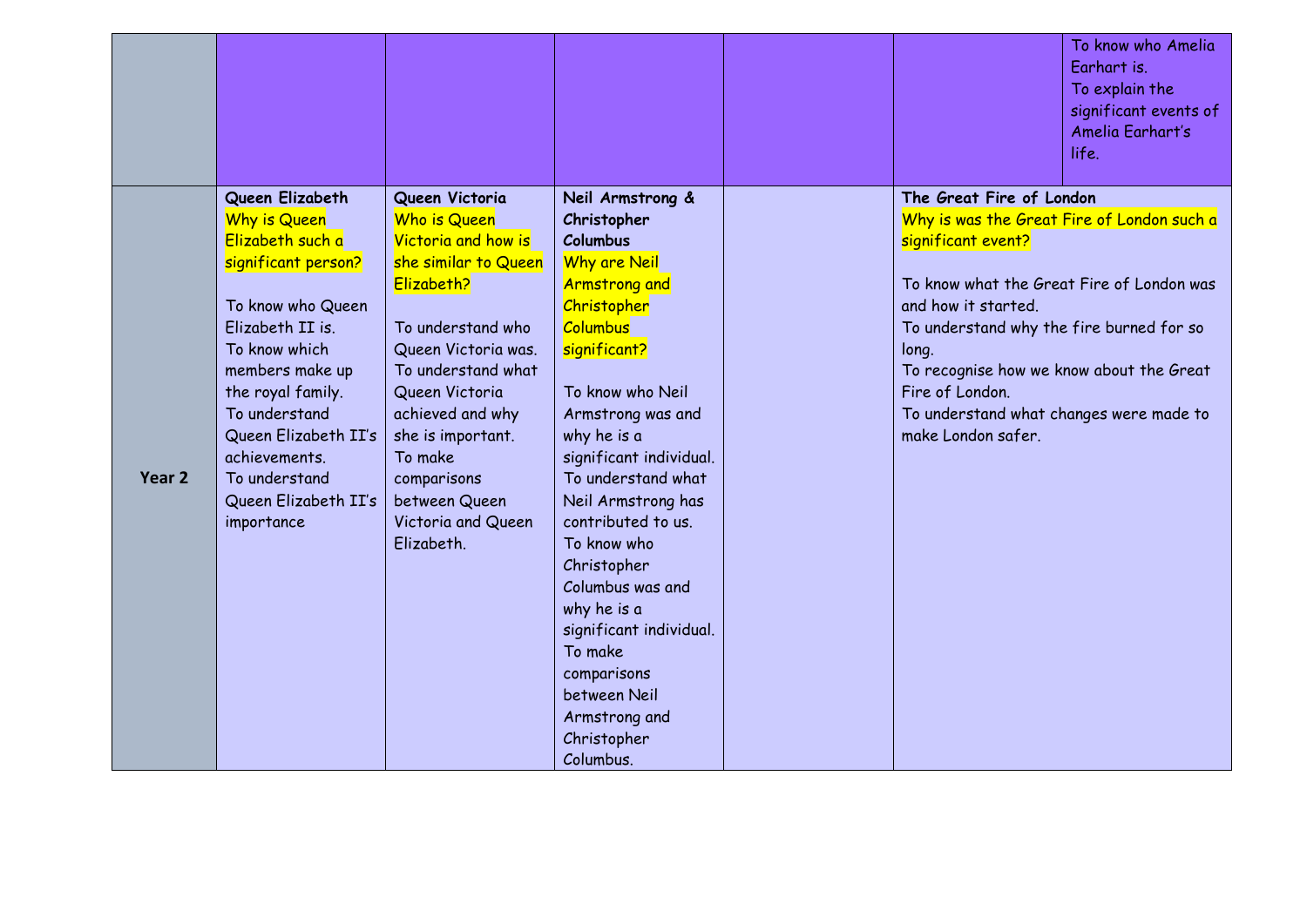|                   |  |                                                                                                               | <b>Changes in Britain</b>  |                                                       | <b>Egyptians</b>                         |  |
|-------------------|--|---------------------------------------------------------------------------------------------------------------|----------------------------|-------------------------------------------------------|------------------------------------------|--|
|                   |  |                                                                                                               | from the Stone Age         |                                                       | How have the Ancient Egyptians left such |  |
|                   |  |                                                                                                               | to the Iron Age            |                                                       | an impact on our world today?            |  |
|                   |  |                                                                                                               | What was                   |                                                       |                                          |  |
|                   |  |                                                                                                               | <b>Prehistoric Britain</b> |                                                       | To know the achievements of the first    |  |
|                   |  |                                                                                                               | and how did life           |                                                       | civilisations.                           |  |
|                   |  |                                                                                                               | change and develop         |                                                       | To know where and when the first         |  |
|                   |  |                                                                                                               | during this time?          |                                                       | civilisations appeared in Ancient Egypt. |  |
|                   |  |                                                                                                               |                            |                                                       | To know the importance of the River Nile |  |
|                   |  |                                                                                                               | To know what the           |                                                       | for settlement and life                  |  |
|                   |  |                                                                                                               | Prehistoric Period is      |                                                       | To know the legacy of the Ancient        |  |
|                   |  |                                                                                                               | and when this              |                                                       | Egyptians.                               |  |
|                   |  |                                                                                                               | happened.                  |                                                       | To know what Howard Carter's role was in |  |
|                   |  |                                                                                                               | To know and                |                                                       | the discovery of Tutankhamun.            |  |
|                   |  |                                                                                                               | compare how people         |                                                       |                                          |  |
| Year <sub>3</sub> |  |                                                                                                               | obtained food across       |                                                       |                                          |  |
|                   |  |                                                                                                               | the ages and the           |                                                       |                                          |  |
|                   |  |                                                                                                               | tools they used to         |                                                       |                                          |  |
|                   |  |                                                                                                               | do so.                     |                                                       |                                          |  |
|                   |  |                                                                                                               | To know how                |                                                       |                                          |  |
|                   |  |                                                                                                               | settlements and            |                                                       |                                          |  |
|                   |  |                                                                                                               | lifestyle changed          |                                                       |                                          |  |
|                   |  |                                                                                                               | from the Stone to          |                                                       |                                          |  |
|                   |  |                                                                                                               | Iron Age.                  |                                                       |                                          |  |
|                   |  |                                                                                                               | To understand why          |                                                       |                                          |  |
|                   |  |                                                                                                               | prehistoric Britain        |                                                       |                                          |  |
|                   |  |                                                                                                               | came to an end.            |                                                       |                                          |  |
|                   |  |                                                                                                               |                            |                                                       |                                          |  |
|                   |  |                                                                                                               |                            |                                                       |                                          |  |
|                   |  |                                                                                                               |                            |                                                       |                                          |  |
|                   |  | <b>Ancient Greeks</b>                                                                                         |                            | The Roman Empire and its impact on                    |                                          |  |
|                   |  | Why was democracy in Ancient Greece<br>significant and why were there such<br>differences between the people? |                            | Britain.<br>How and why were the Romans so successful |                                          |  |
| Year 4            |  |                                                                                                               |                            |                                                       |                                          |  |
|                   |  |                                                                                                               |                            | in their invasion and why is the Roman                |                                          |  |
|                   |  |                                                                                                               |                            | Empire still significant to us today?                 |                                          |  |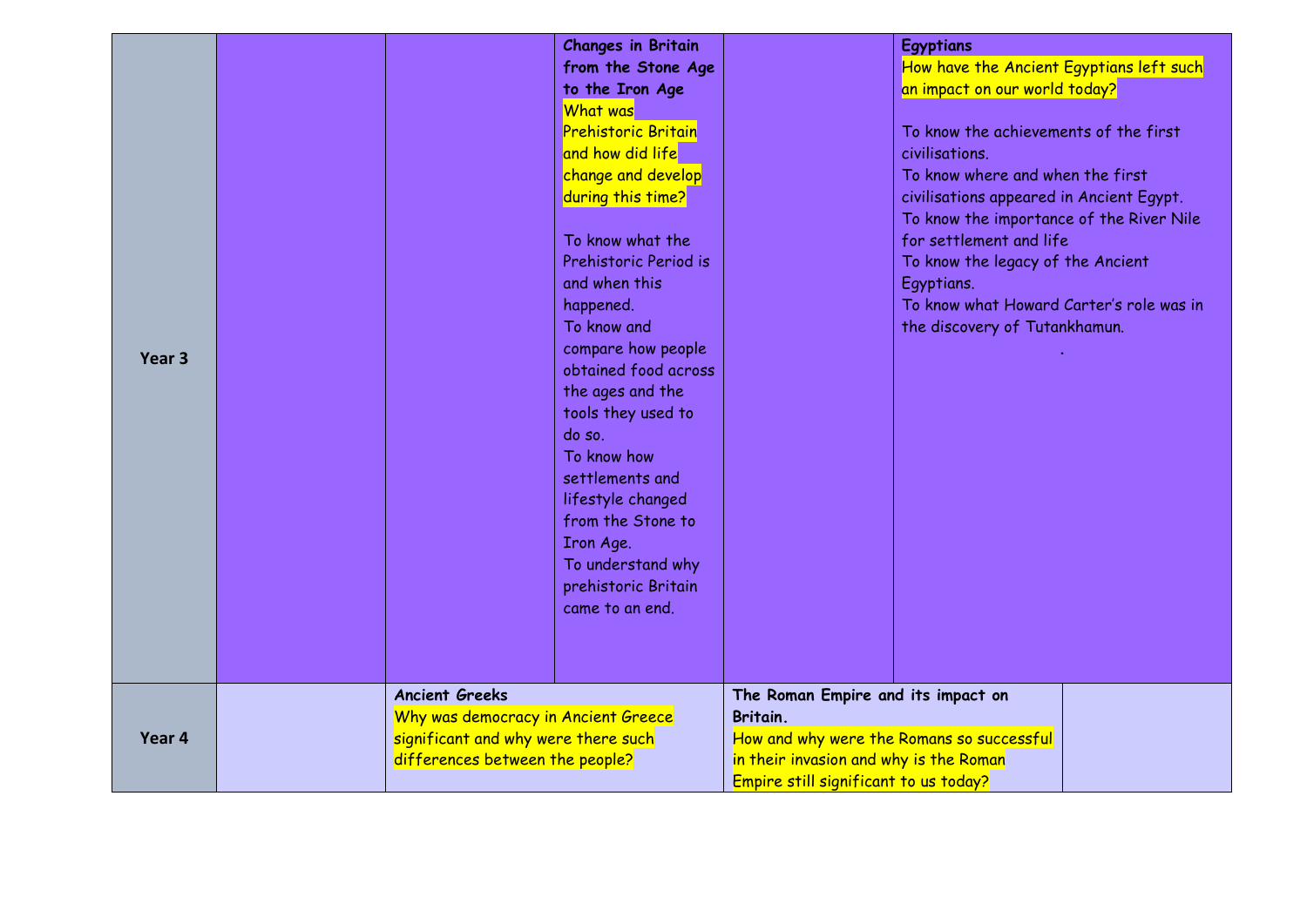|        | To know how democracy began in Ancient<br>Greece.<br>To know the significance of what happened<br>in the Battle of Marathon.<br>To know the differences in life for people<br>living in Athens and Sparta.<br>To know what happened in the battles<br>between Athens and Sparta.<br>To understand the legacy of the Ancient<br>Greeks.                                                                                                       |                                                                                                                                                                                                                                                                                                                                                      | To know how the Roman empire expanded<br>through invasion<br>To know how and why the Roman Armies<br>were so successful.<br>To know about British resistance.<br>To know about the legacy of the Romans.<br>To know what the Romans believed about<br>the afterlife.<br>To know how Britain changed from the Iron<br>Age to the end of the Roman Occupation.                                                                       |  |  |
|--------|----------------------------------------------------------------------------------------------------------------------------------------------------------------------------------------------------------------------------------------------------------------------------------------------------------------------------------------------------------------------------------------------------------------------------------------------|------------------------------------------------------------------------------------------------------------------------------------------------------------------------------------------------------------------------------------------------------------------------------------------------------------------------------------------------------|------------------------------------------------------------------------------------------------------------------------------------------------------------------------------------------------------------------------------------------------------------------------------------------------------------------------------------------------------------------------------------------------------------------------------------|--|--|
| Year 5 | <b>Anglo Saxons</b><br>What was the role<br>of the Anglo-Saxons<br>in the fall of the<br><b>Roman Empire and</b><br>what was life like as<br>an Anglo Saxon?<br>To understand the<br>Anglo-Saxons role in<br>the fall of the<br>Roman Empire.<br>To know that<br><b>England was divided</b><br>into different<br>Kingdoms.<br>To understand the<br>beliefs of the Anglo<br>Saxons.<br>To know about the<br>lifestyle of the<br>Anglo Saxons. | <b>Vikings</b><br>How and why did the<br><b>Vikings raid Britain</b><br>and how did their<br>beliefs and lifestyle<br>differ from the<br>Anglo-Saxons?<br>To know about the<br>origins of the<br>Vikings.<br>To know about the<br>Viking invasions.<br>To know about the<br>lifestyle of Vikings.<br>To understand the<br>beliefs of the<br>Vikings. | <b>Islamic Civilisation</b><br>What impact did the<br>Golden Age have on<br>Europe?<br>To know about the<br>Prophet Mohammad<br>and how he is<br>associated with the<br>Golden age.<br>To understand the<br>Golden Age of Islam<br>through a study of<br>Bagdad c. AD 900<br>To know the part<br>the Golden age<br>played in improving<br>healthcare.<br>To compare the<br>Golden Age of Islam<br>with the Dark Ages<br>of Europe. |  |  |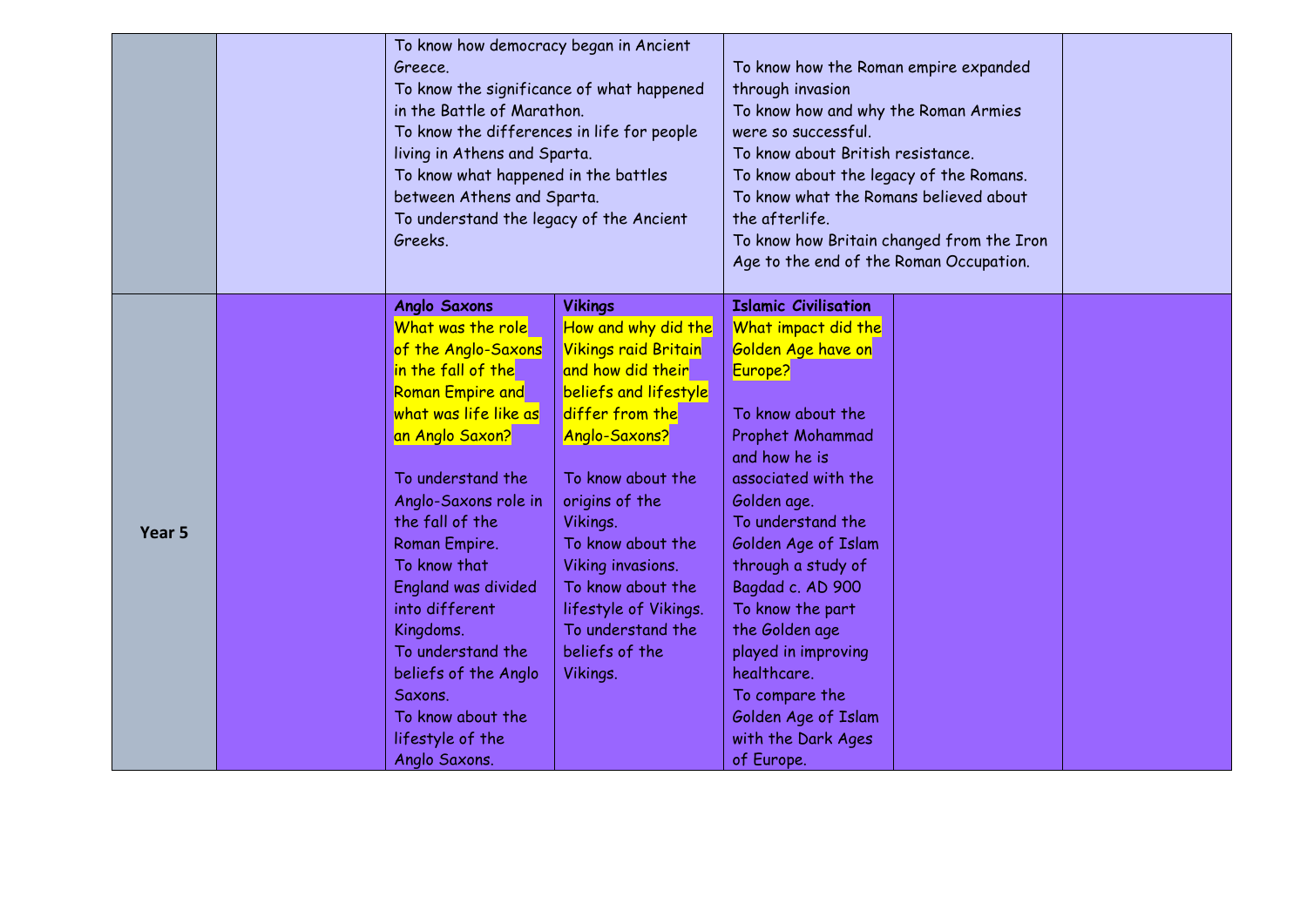|                   | To know who Alfred<br>the Great is and his<br>achievements<br>To understand the<br>legacy of the Anglo-<br>Saxons. |                           | To know why the<br>Golden age ended<br>and the impact it<br>had. |                              |
|-------------------|--------------------------------------------------------------------------------------------------------------------|---------------------------|------------------------------------------------------------------|------------------------------|
|                   |                                                                                                                    | Crime and                 | Crime and                                                        | <b>Industrial</b>            |
|                   |                                                                                                                    | <b>Punishment- Romans</b> | Punishment- Tudors                                               | Revolution                   |
|                   |                                                                                                                    | and Anglo Saxons.         | What was life like                                               | What was the                 |
|                   |                                                                                                                    | What were the             | during Tudor times                                               | <b>Industrial Revolution</b> |
|                   |                                                                                                                    | typical crimes and        | and how has the                                                  | and why was it so            |
|                   |                                                                                                                    | punishments of the        | history of crime and                                             | significant?                 |
|                   |                                                                                                                    | Romans and Anglo-         | punishment changed                                               |                              |
|                   |                                                                                                                    | Saxons?                   | to modern day?                                                   | To know what the             |
|                   |                                                                                                                    |                           |                                                                  | industrial revolution        |
|                   |                                                                                                                    | To recall and explain     | To know who the                                                  | was and why it               |
|                   |                                                                                                                    | what life was like as     | Tudors were and                                                  | happened.                    |
|                   |                                                                                                                    | a Roman citizen.          | how the country was                                              | To know the impact           |
|                   |                                                                                                                    | To identify and           | ruled during this                                                | of the industrial            |
|                   |                                                                                                                    | explain the typical       | time                                                             | revolution on                |
| Year <sub>6</sub> |                                                                                                                    | crimes and                | To explain why                                                   | transport.                   |
|                   |                                                                                                                    | punishments of            | religion was a major                                             | To know the impact           |
|                   |                                                                                                                    | Roman times.              | factor in Tudor                                                  | of the industrial            |
|                   |                                                                                                                    | To recall and explain     | times.                                                           | revolution on mining.        |
|                   |                                                                                                                    | what life was like as     | To understand the                                                | To know the impact           |
|                   |                                                                                                                    | a citizen in Anglo-       | lifestyle and culture                                            | of the industrial            |
|                   |                                                                                                                    | Saxon Britain.            | during Tudor times.                                              | revolution on                |
|                   |                                                                                                                    | To identify and           | To identify and                                                  | production in cotton         |
|                   |                                                                                                                    | explain the typical       | explain the typical                                              | mills.                       |
|                   |                                                                                                                    | crimes and                | crimes and                                                       | To know when and             |
|                   |                                                                                                                    | punishments of            | punishments of                                                   | why the industrial           |
|                   |                                                                                                                    | Anglo-Saxon Britain.      | Tudor times.                                                     | revolution ended.            |
|                   |                                                                                                                    |                           | To evaluate what I                                               |                              |
|                   |                                                                                                                    |                           | have learnt about                                                |                              |
|                   |                                                                                                                    |                           | the history of crime                                             |                              |